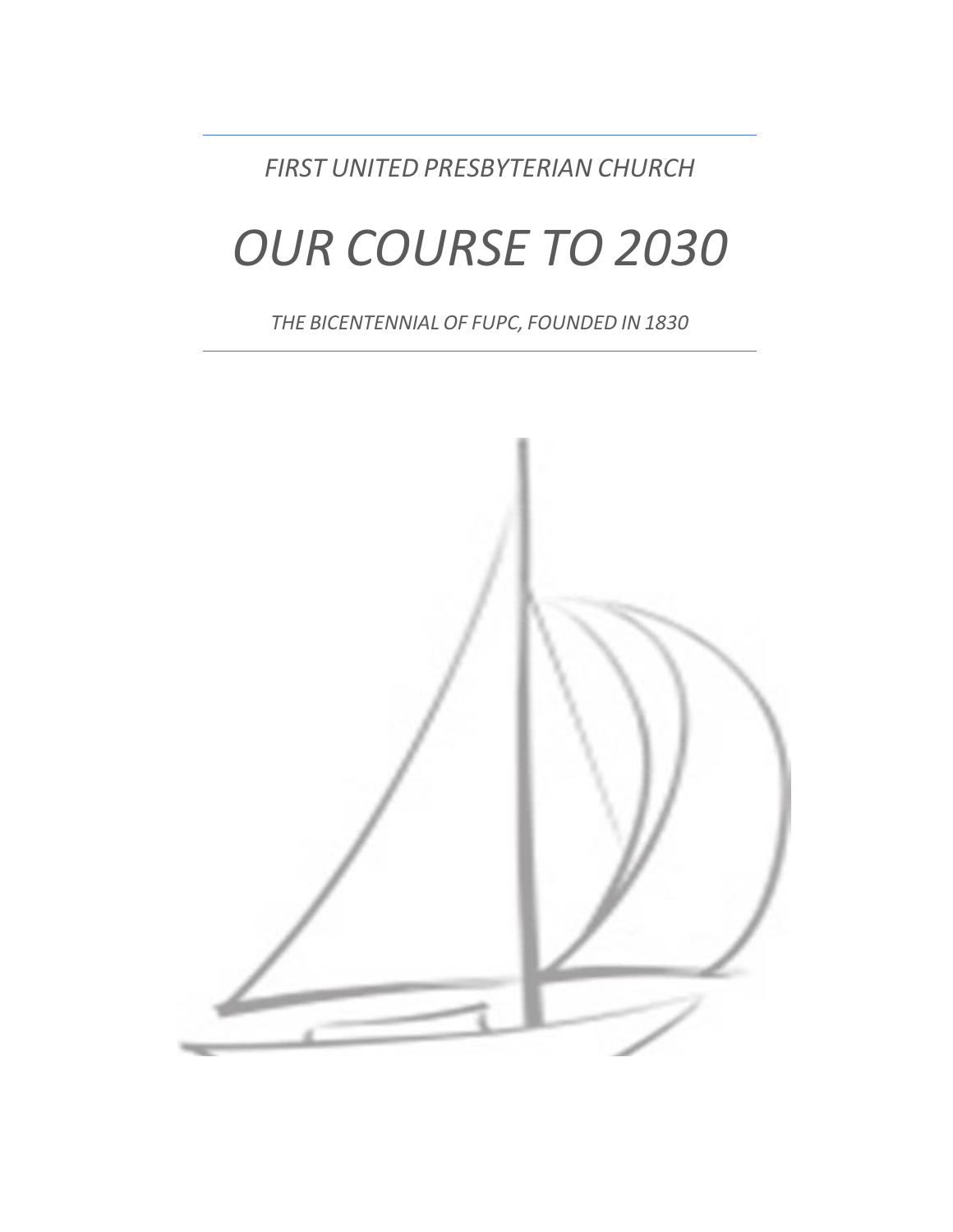# Table of Contents:

| ACCOUNTABILITY AND REVIEW OF THE PLAN BY THE SESSION AND PLANNING MINISTRY 12 |  |
|-------------------------------------------------------------------------------|--|
|                                                                               |  |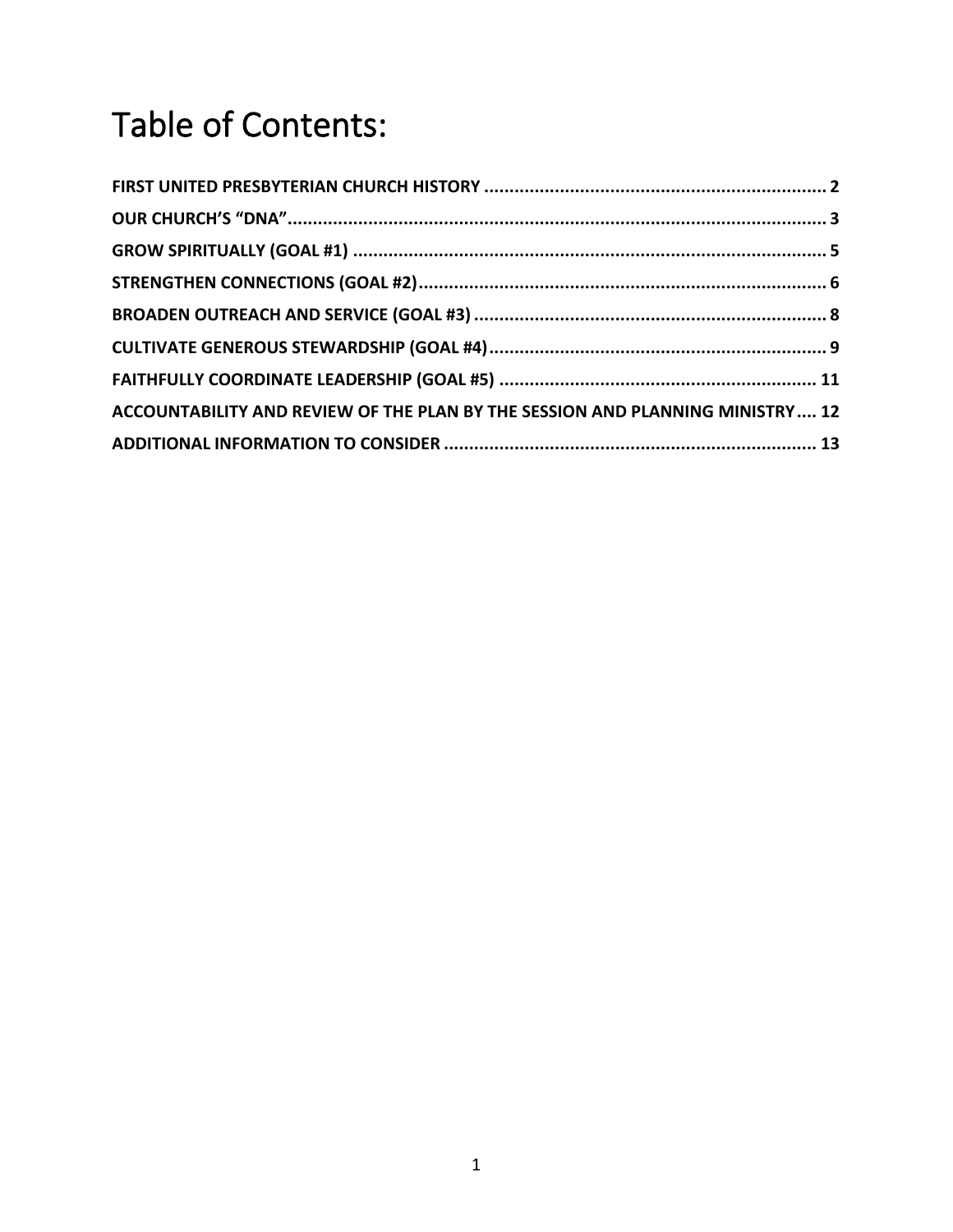### <span id="page-2-0"></span>First United Presbyterian Church History

First United Presbyterian Church has a history of looking forward in our ministry. Encouraged by the work of the Planning Ministry Team, the Session has reaffirmed the following mission and vision:

### **MISSION**

Called to be a light on the hill, we boldly proclaim and serve Christ, the hope of our changing world.

### **VISION**

Reaching out as a visible expression of God's grace, we will meet people where they are, inviting all into Christ's family through engaging worship, fellowship, learning, and service.

In 2019 the planning ministry asked the Session to read three books to help us better understand the challenges and opportunities of the church in our times. These books were: *Canoeing the Mountains* by Todd Bolsinger, *Neighborhood Church*, by Krin Van Tatenhove and Rob Mueller, and *Sailboat Church*, by Joan Gray. From the discussions that followed, we adopted a new structure for the Session which involved separating the ministries into two primary groups, Engaging Ministries and Equipping Ministries, connected by a new Communications Ministry Team, with an emphasis on being a "sailboat church": a church that seeks to discern God's will and allow the Spirit of God to direct our focus, as we strive to fulfill our mission and vision.

In 2020, the first year of the Covid-19 pandemic, we focused our efforts on putting this 10-year plan together. The church will be 200 years old in 2030. We felt the church needed to develop SMART goals and action steps to better put the church on a path to success. A SMART goal is **S**pecific, **M**easurable, **A**chievable, **R**elevant, and **T**ime-Bound. We decided on 5 goals that are shared in this document, along with implementing actions steps.

At the session retreat in August 2021, we discerned that setting goals ten years into the future might be too ambitious. We heard the word "pathways" from our guest speaker Jason Tucker. The Planning Ministry embraced this term, feeling that Session's work on the goals is still relevant, but wanting to encourage all ministries to discern how we can more tangibly use these goals to establish intentional pathways. As defined by Rev. Tucker, a pathway moves church members and seekers from the community towards deeper knowledge, love, and service of God in Christ, and towards more intentional ministry engagement. We realized these pathways would need to be clearly defined within shorter-term time frames.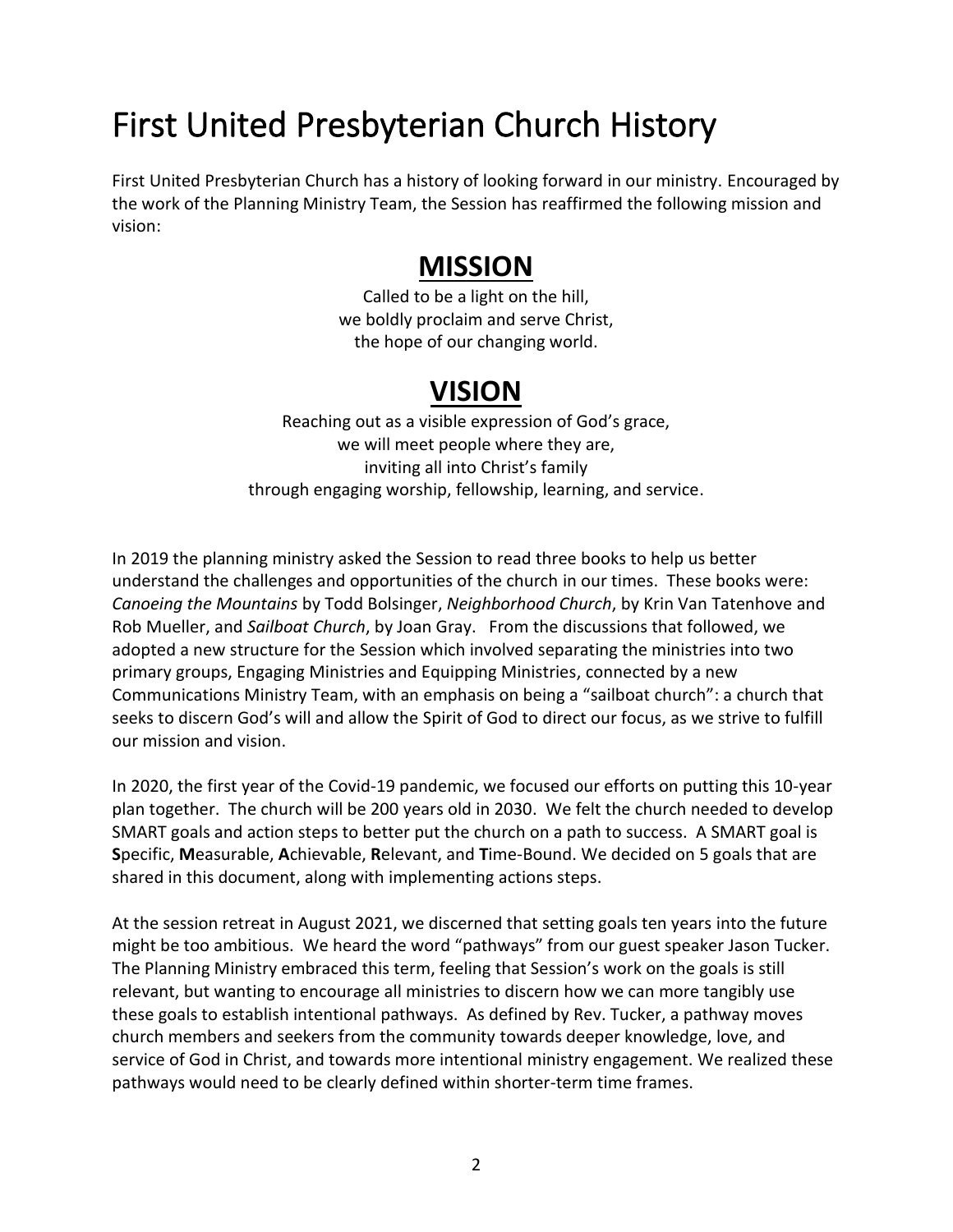### <span id="page-3-0"></span>Our Church's "DNA"

There are a variety of ways to talk about qualities in a church that seem to characterize a particular congregation over decades and even—because of our long history—centuries. Some like the language of "*core values*." Others speak of the congregation's "*personality*," in analogy to a human individual based on the metaphor of the church as a body. Revelation 2-4 addresses specific prophetic messages to the "*angel*" of each of seven congregations in the early church. Church consultants sometimes refer to the "*DNA*" of a church. FUPC has stated core values.

A sermon preached in celebration of our 190th anniversary, entitled "*Called to Be a Light on the Hill*," suggested seven characteristics of our congregation that have endured over the decades (and possibly since our founding).

- **Sharing God's love in word and deed.** Along with Presbyterians everywhere, FUPC has valued both words and actions. They go hand-in-hand. Inspired by the Holy Spirit, we gather joyfully each week to hear and receive God's Word. We believe it's our responsibility to put God's Word into practice by acting upon it in obedience, sharing  $-God's$  love by what we say and by what we do.
- **Being lifelong learners.** We were founded by the same Cumberland Presbyterian pastors and elders who started Cane Hill College in northwest Arkansas in the 1830's. In the 1870's, the University of Arkansas was established in Fayetteville. Both developments guaranteed that Presbyterians here would value education, learning, and spiritual growth. FUPC has consistently demonstrated this value over the years as we encourage all members to learn and grow throughout our lives.
- **Flexible resilience.** A church that endures for almost 200 years certainly needs to be flexible and resilient. FUPC began as two distinct congregations from different denominations (Cumberland and Southern Presbyterian), endured through the Civil War, merged into one while our parent denominations were still separated, thrived through a global pandemic, and has consistently adapted amid many cultural changes. We continue to be committed to embracing change and to adapting in response to God's call and our community's needs, with our sights fixed on Christ, the hope of our changing world<sup>2</sup>.
- **A spirit of welcoming hospitality.** In our early history, the ministry of hospitality was lovingly embraced by the women of our congregation. As gender norms have changed, we're all learning to be warm and welcoming. This welcome extends not just to people who look, dress, and act like us, but also to people from a wide array of economic circumstances, racial and cultural backgrounds, sexual orientations, and educational privilege. Gathering and sharing around delicious meals has bound members and friends of FUPC together for decades and will continue to be a part of our ongoing effort to embrace all with Christ's love. More and more, we intend to reach out to feed, house, and care for others in our community who struggle with food insecurity, are experiencing homelessness, or are in need of other support to live and thrive.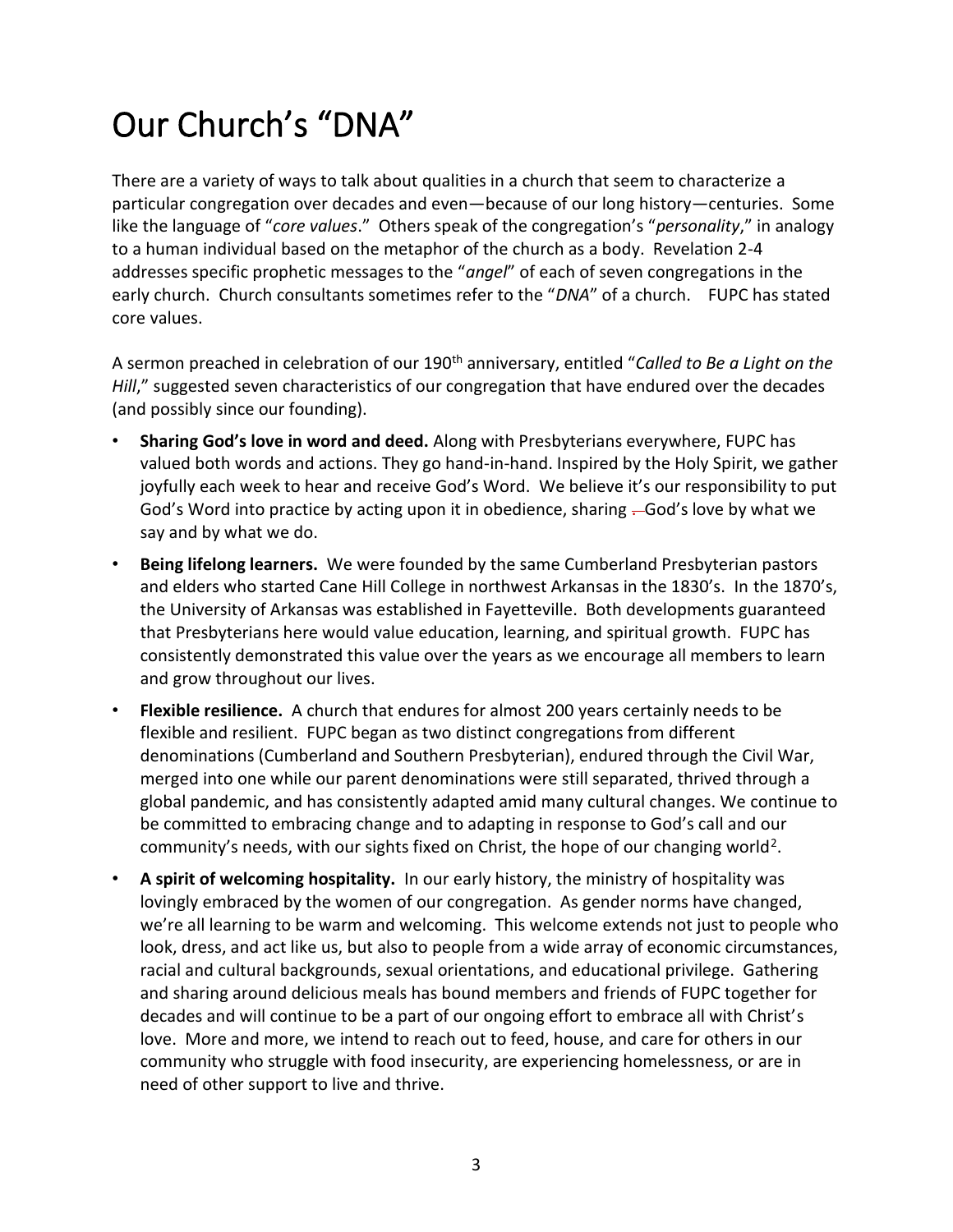- **Grateful generosity: time, talent, treasure.** Our mother congregations were pioneers in generosity, showing profound commitment to sharing their time, talents, and treasure for God's glory in support of one another and the community. Today, the overflowing generosity of members of the congregation continues to grow. Whenever financial support is needed to fulfill God's work and the congregation's vision, God always provides through the generosity of our members. Many willingly say "yes" when asked to use their gifts on ministry teams, through service as elders and deacons, and by helping those in our community and world. Many also intentionally and devotionally remember the church in their wills so ministry will continue to flourish.
- **Love of beauty in worship and in God's creation.** Throughout our history, we've gathered in person to sing praises to God in a variety of musical styles, to confess our sins and receive God's forgiveness, to hear and respond to God's Word proclaimed, to bring our offerings and shared prayers to God, and to celebrate baptism and the Lord's Supper together. Visual and dramatic arts have been important in our church life as well. We strive for excellence, welcoming and honoring the gifts of each person who creates after the image of our Creator. Although we've cherished worship in each of our church sanctuaries, we've also enjoyed worshiping outdoors on our campuses and in retreat settings. Talented members have lovingly extended the gardens and tended the grounds of our property with sustainability in mind.
- **A commitment to seek unity.** Ours is a deep heritage of working toward Christian unity. The word "united" in our church's name reflects both our coming together from two denominations into one and our desire to stay together. Over the years, our congregation has deepened and expanded by joining hands with other congregations and traditions, rather than by splitting. Today, as our culture divides into "red" and "blue," FUPC strives to be a "purple" church that reaches out as far as possible both to the right and to the left, in the conviction that Christ's body is stronger when we reflect the unity in diversity of our triune God.

### Adoption and Embrace of our Goals, and Strategies for their Accomplishment.

In early 2021 the Session agreed to the draft of the 5 proposed goals. The planning ministry led two zoom congregational meetings to share these goals and receive feedback on action steps to accomplish the goals. With this information the planning ministry began to draft this plan by working with the different ministries and the session. This plan will be reviewed by the session in the fall of 2021 for further revisions and adoption.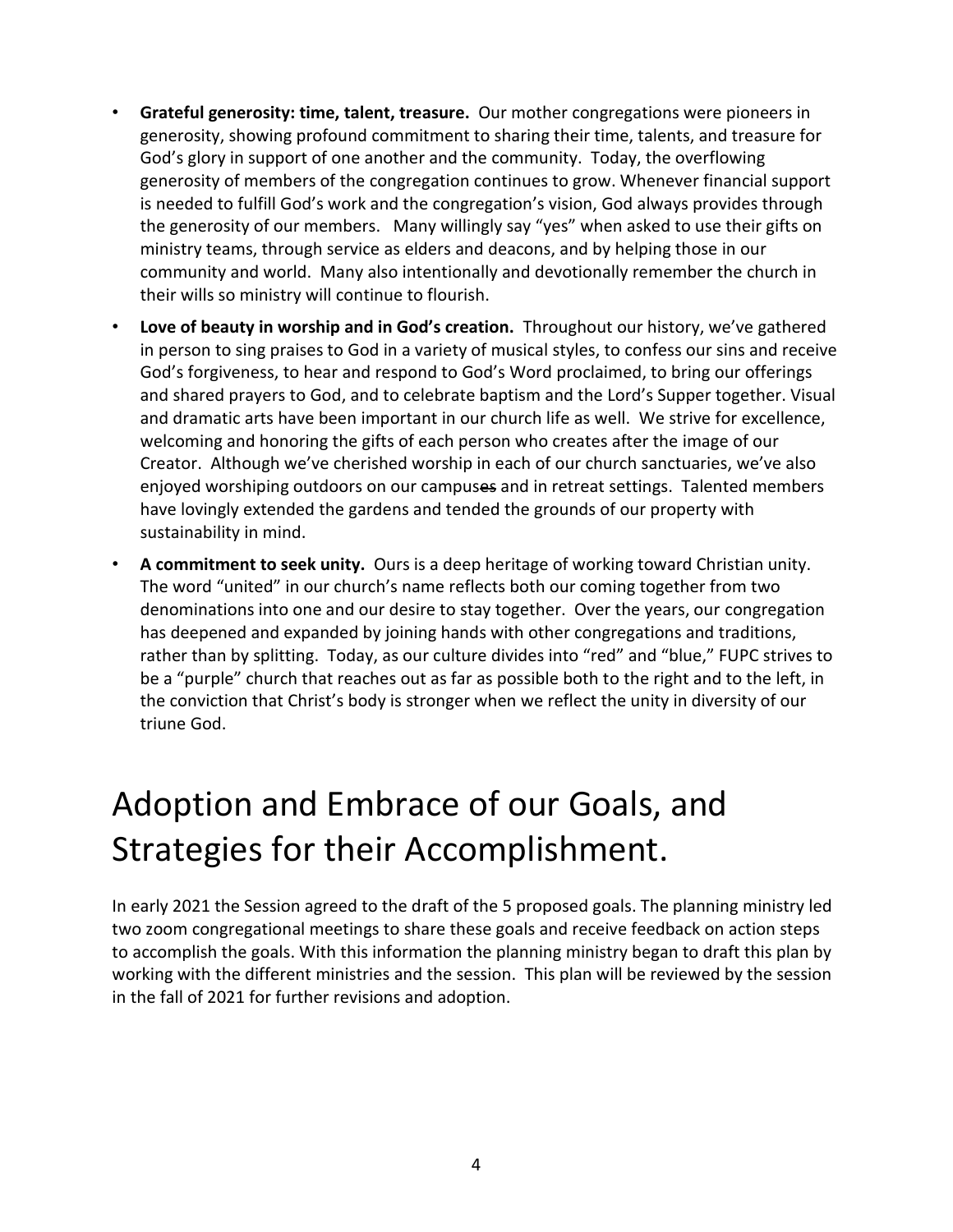### <span id="page-5-0"></span>Grow Spiritually (Goal #1)

The church is the Body of Christ, and we respond to God's love in Christ by seeking to further God's kingdom in the power of the Spirit. As individual members of that body we need to stay healthy and keep growing spiritually. As a community, we encourage one another as together we grow up in every way into Christ, building one another up in love. We will provide tools and resources to support and assess growth in each member's faith journey, and our spiritual progress as a congregation.

Ministries that would primarily be involved in this goal: Worship, Spiritual Growth

- 1. Provide and evaluate spiritual growth opportunities through enhanced worship and learning opportunities for all ages that glorify God, deepen our relationship with God, and educate, support, challenge, and encourage each member along our faith journey together.
- 2. Find or develop spiritual progress tools to measure the congregation's and each person's faith journey every year.
- 3. Develop a more contemporary style worship service held once a month targeted towards the needs of new and younger worshipers.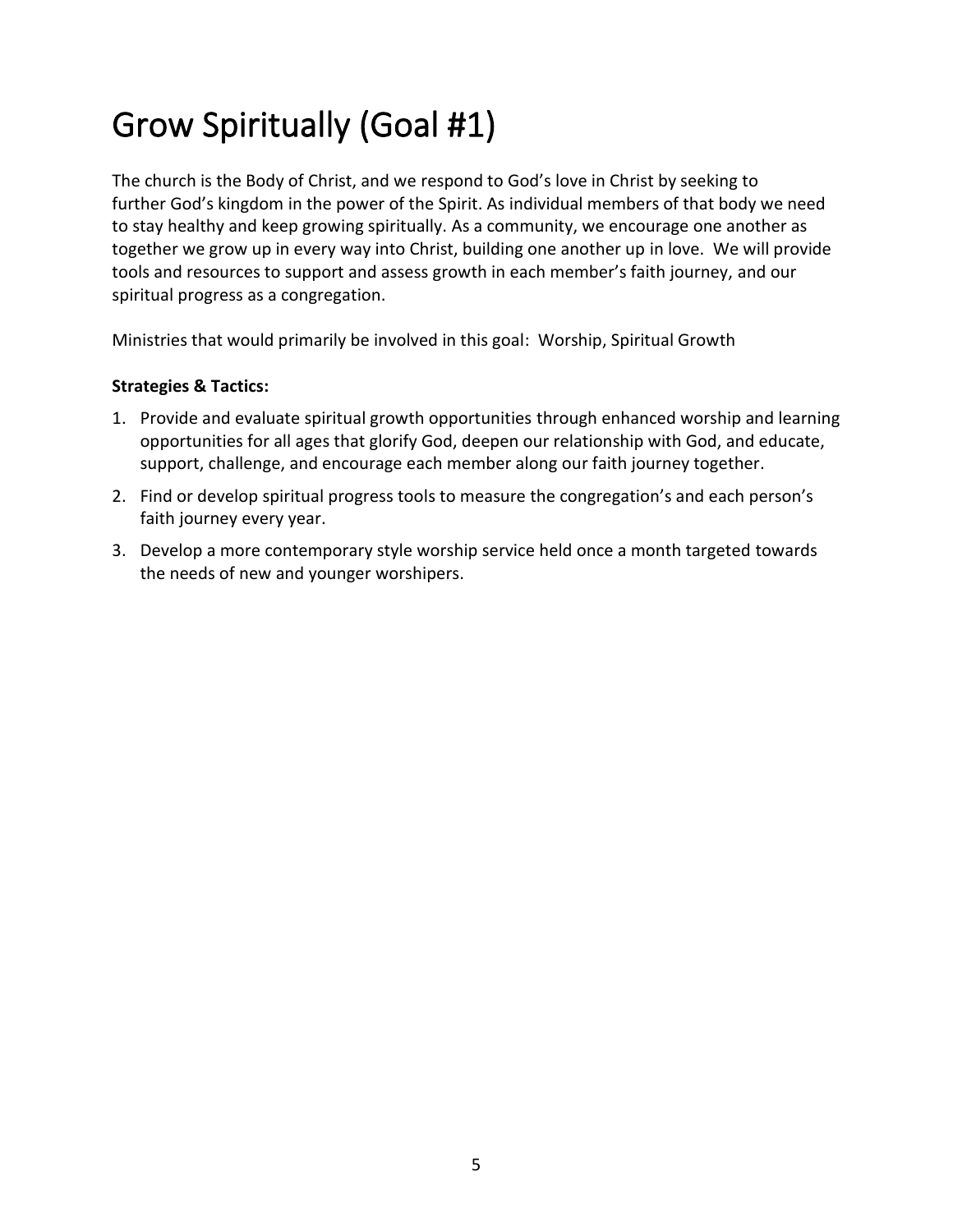### <span id="page-6-0"></span>Strengthen Connections (Goal #2)

Develop a process and systems to strengthen internal and external connections among our members and with groups outside our church. This process would result in having 80% of our active members (including baptized children and youth) be connected in some way to worship, fellowship, caring, serving on a ministry team, spiritual growth, and/or other learning experiences.

Ministries that would primarily be involved in this goal: Fellowship, Deacons, Belonging, Communication, and Presbyterian Women

- 1. Increase the visibility of the church within the community with traditional a current media.
	- a. Use online calendars and news sources such as Fayetteville Flyer.
	- b. Use Facebook ads.
	- c. Continue to livestream the worship service
	- d. Improve searchability of current YouTube channel.
	- e. Post regularly at Facebook.
	- f. Publish news regularly at the website.
	- g. Add video kiosk at First School
- 2. Improve communications systems within the church in ways that increase congregational engagement, bringing more of our members into fellowship, learning, & outreach activities.
	- a. Improve use of bulletin boards in church.
	- b. Add print or physical mail communication for members who do not use the internet.
	- c. Maintain Weekly Update.
- 3. Make and track connections with the church outside of physical attendance. Use the data to celebrate improvements and identify opportunities.
	- a. Track YouTube views and website visits. Use data for strategic planning.
	- b. Track phone contacts.
	- c. Track Zoom attendance of spiritual growth opportunities.
- 4. Develop an iPad or tablet library for homebound members.
	- a. Notice the homebound and lonely in special ways (with social distancing "hellos" like the Circle 2 yard sign, "We miss you," and related visits).
	- b. Have ongoing support to help these members be connected to the website and YouTube services.
- 5. Strengthen small groups by letting congregation know about all the different small groups available such as choir, yoga, Presbyterian Women, men's breakfast and lunch groups, youth groups, etc. There is some evidence that people are not aware of these opportunities.
	- a. Include "form your own" activities with strong church leadership.
	- b. Provide leadership to make small groups work better for young families.
- 6. Engage new members in church activities with new members' luncheons.
- 7. Continue to plan new events and get the word out.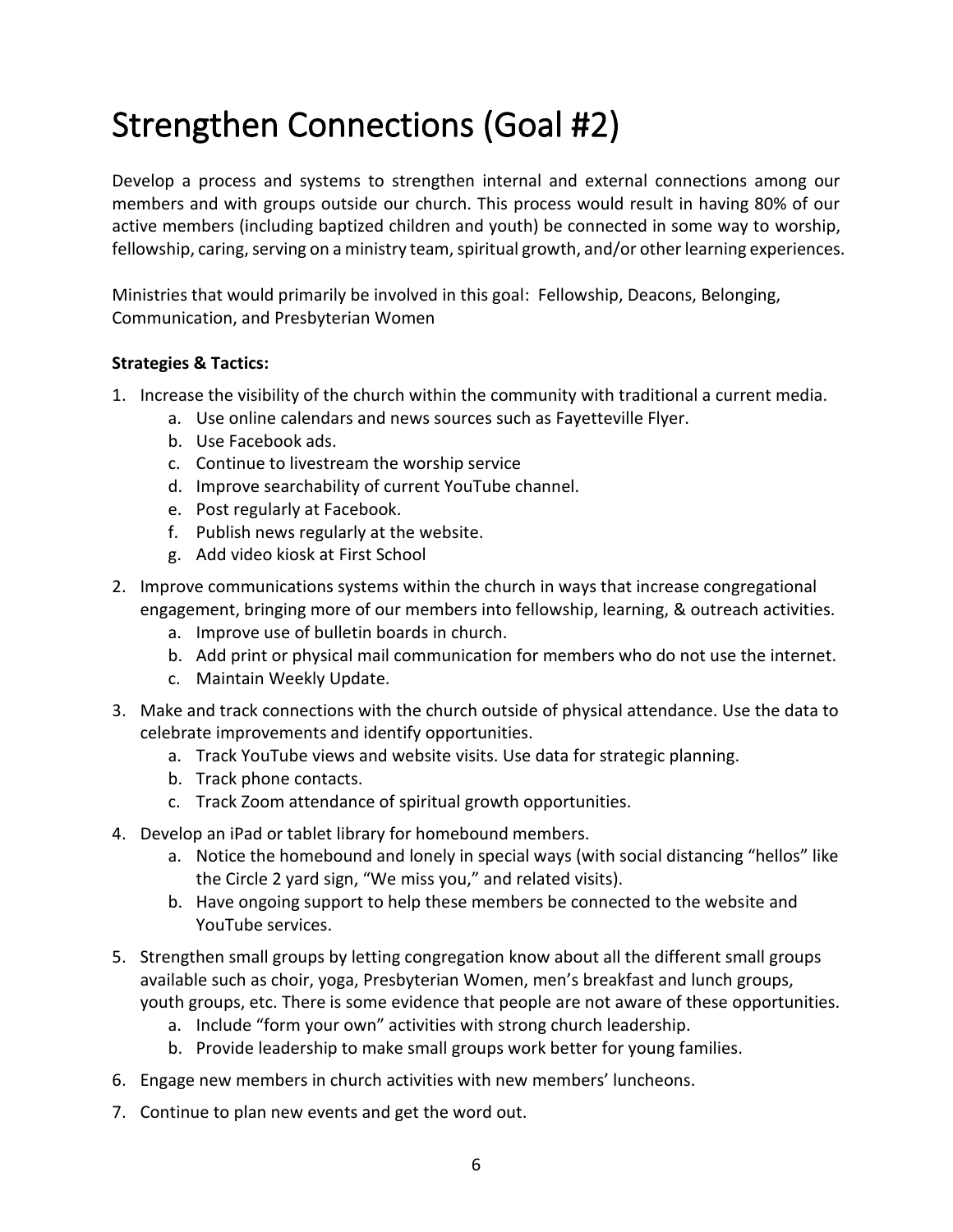- 8. Work to become a more diverse church.
	- a. Ask the Nominating ministry team to include diverse membership as deacons.
	- b. Continually be aware of caring ways to reach out to children and youth, especially with health/medical needs and celebrations (birthdays/special honors).
	- c. Ask the Nominating ministry team to include members who are teens and collegeage in deacon leadership.
	- d. Continue to be present to our college students through the "First Five" ministry (for five years following high school graduation).
	- e. Begin a faith forum (possibly similar to the Interfaith Dialogue) with diverse racial backgrounds (specifically including St. James Baptist).
	- f. Help to create meaningful conversations as we get to know each other.
- 9. Strengthen our Stephen Ministry by sending adults every other year for leadership training.
	- a. Include deacons in special educational training events for Stephen ministers (cancer, grief, funeral home, etc.).
	- b. Actively encourage care receiving connections with our Stephen ministers in the congregation and community.
	- c. Explore whether aspects of this ministry can be carried out online.
- 10. Maintain at least two Zoom accounts for members to utilize.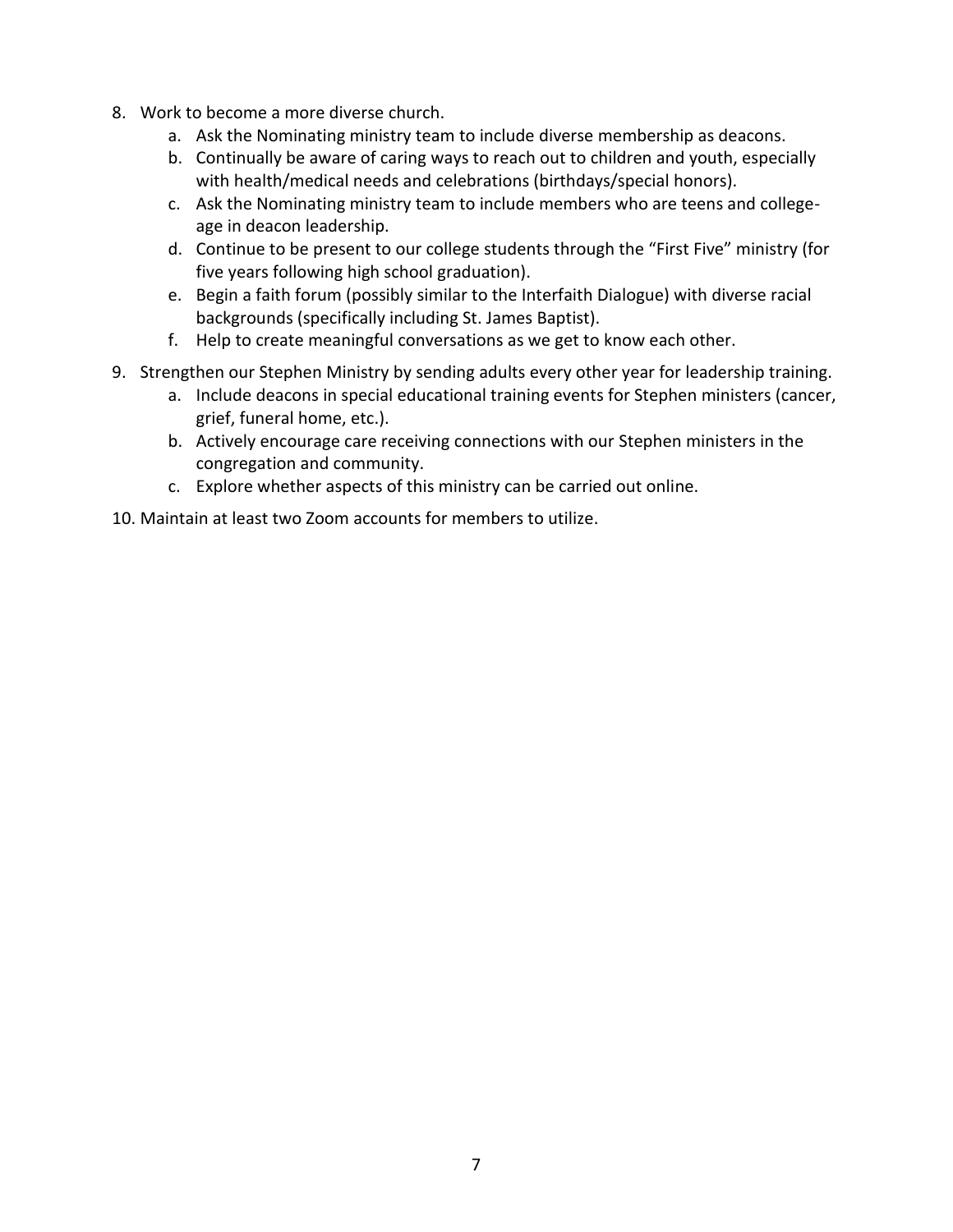### <span id="page-8-0"></span>Broaden Outreach and Service (Goal #3)

Increase the number of members who are involved in outreach and service activities by 30% and increase the annual financial commitments the church makes to outreach and service to 25% of the pledges made to the church, drawing on various offerings and church outreach funds in addition to pledges. Engage with other non-profits to work towards fulfilling the Mathew 25 initiative.

Ministries that would primarily be involved in this goal: Outreach, Welcoming, Spiritual Growth, First School

- 1. Look back over the last three years to determine the current percentages of Pledges going to "Outreach". Outreach is defined as any money going to support other groups nonprofits, not programs or ministries of FUPC. This will establish our base line. Communicate this information to the congregation
- 2. Develop a tracking recording/tracking system for every member that volunteers their time to the church. Use this information to recognize and show appreciation to these volunteers.
- 3. Host a fellowship gathering to share the many volunteer opportunities we have and encourage people to get involved in whatever they feel called to do.
- 4. Investigate the possibility of providing a program similar to "Changing Lanes" in Fort Smith with seven hills or other non-profits.
- 5. Expand and provide additional financial support for scholarships to First School
- 6. Host a forum of lawyers to understand the laws that might need to change that inadvertently punish the poor and disadvantaged communities.
- 7. Talk with Root elementary to see what we can do to help them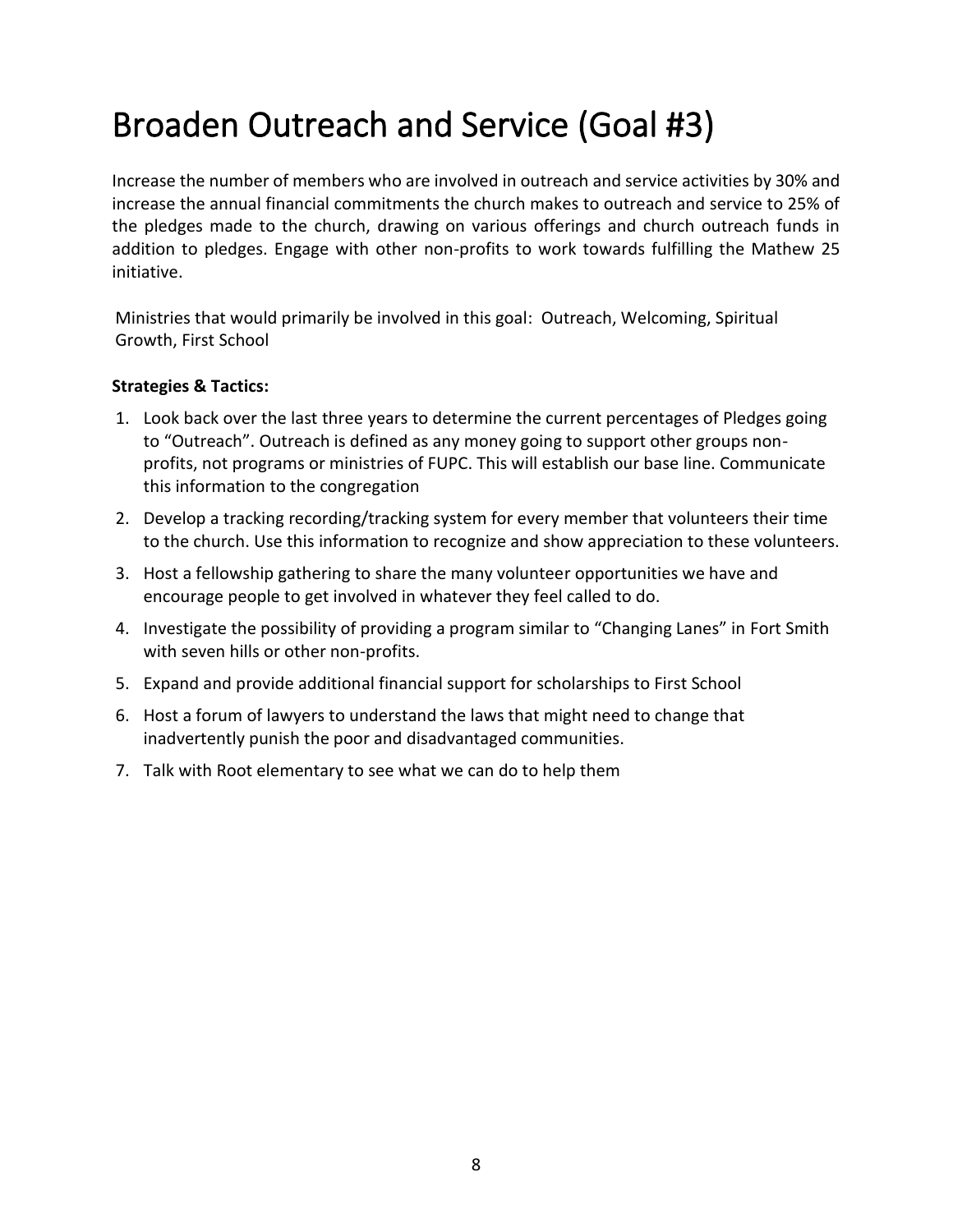### <span id="page-9-0"></span>Cultivate Generous Stewardship (Goal #4)

Stewardship and Care of God's creation are fundamental for ensuring vitality and growth of our Living Church. We will develop the processes and plans to increase the financial and personal contributions of our Members, and we will continue caring for the church property as good stewards of God's creation.

Ministries that would primarily be involved in this goal: Stewardship, Properties, Planning

- 1. Increase the financial resources of the church by increasing the number of operating pledging units from 120 to 175 by seeking more one to one personal contact with church members to add new pledging units
	- a. Ask ministry team and other church members to select 10 church members to contact regarding additional pledge units and filling out time and talents
	- b. Utilize more mail, email, and web presence to transmit information about giving and time and talents
- 2. Increasing the pledge income by 3% a year with a goal of \$800,000 at the end of 10 years by seeking more one to one personal contact with church members to add new legacy giving commitments
	- a. Ask ministry team to identify at least three potential legacy givers each year
- 3. Add \$1 million in new gifts to increase the endowments and long-term restricted funds by encouraging legacy giving to the church's Ministry Endowment Fund, Mission and Outreach Fund, Properties Fund, and Lee Power Ministry Scholarship Endowment Fund
	- a. Utilize the Texas Presbyterian Foundation's communications subset for legacy giving
	- b. Host at least one event a year to discuss legacy giving
- 4. Broaden our understanding and practice of stewardship to better incorporate each member's time and talents
	- a. Host events/meetings in group settings to provide more giving information to church members
	- b. Provide a "Minute for Ministry" during worship to motivate participation in various ministry teams 4 times a year
	- c. Utilize more mail, email, and web presence to transmit information about giving and time and talents
- 5. Reduce our Carbon footprint, determining where to focus our efforts so quantifiable goals can be identified and achieved, and improving our facilities so other church ministries are able to work towards achieving their objectives/goals
	- a. Seek assistance from SWEPCO, qualified church members and campus ministry students to determine current carbon footprint
	- b. Install additional solar panels
	- c. Reduce electrical consumption
		- i. Convert all lighting to LED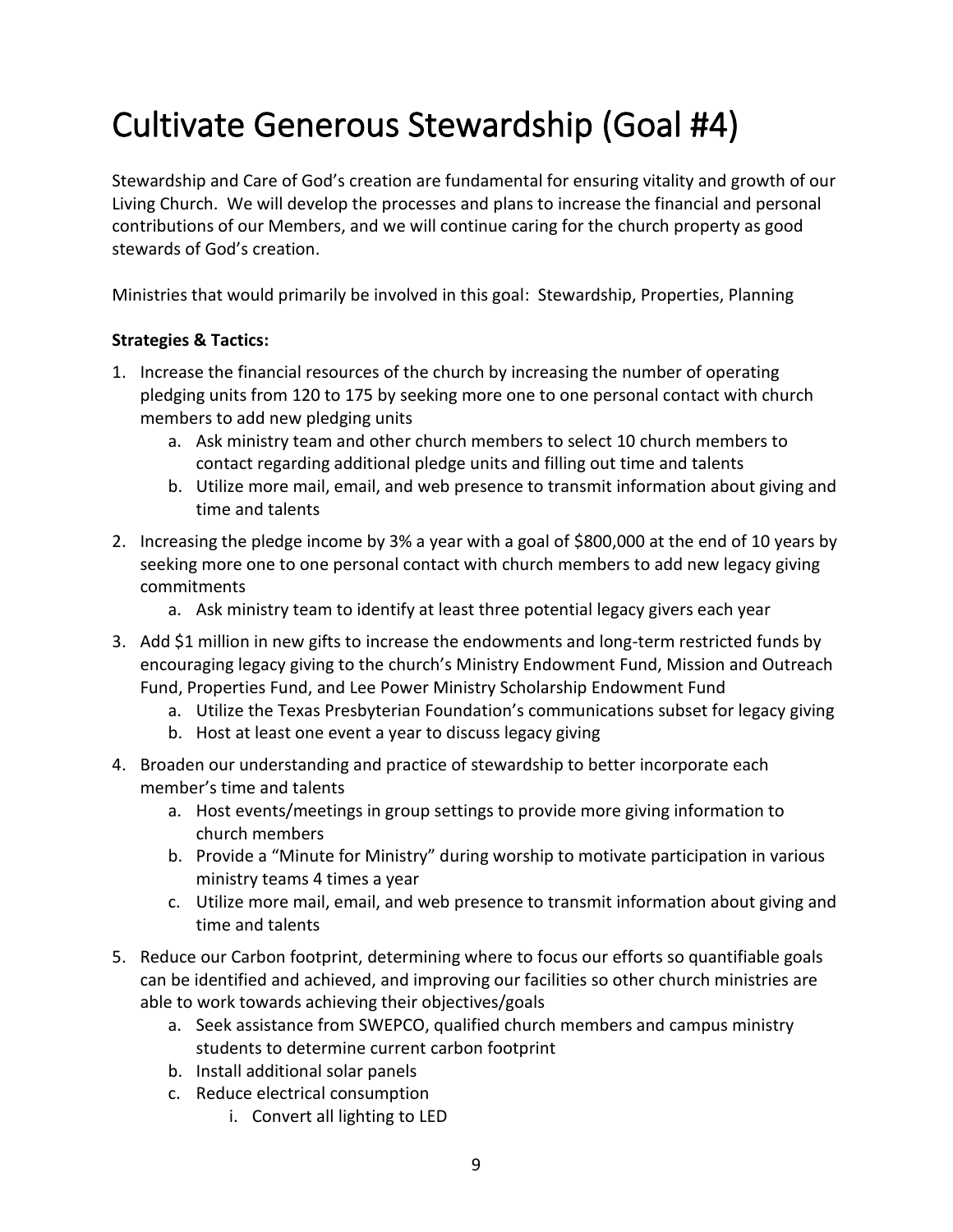- ii. Replace failed HVAC units with high efficiency units within budgetary guidelines
- iii. Improve HVAC filter replacement procedure
- iv. Ensure that unused spaces are maintained at correct temperatures
- v. Encourage everyone to turn off lights when not needed or in use.
- vi. Identify and disconnect unnecessary "Vampire" devices plugged in continually.
- d. Reduce water consumption
	- i. Incorporate careful planting practices
	- ii. Immediate repair of any reported/detected continual running of toilets or faucets.
- e. Prepare for future Equipment replacement as needed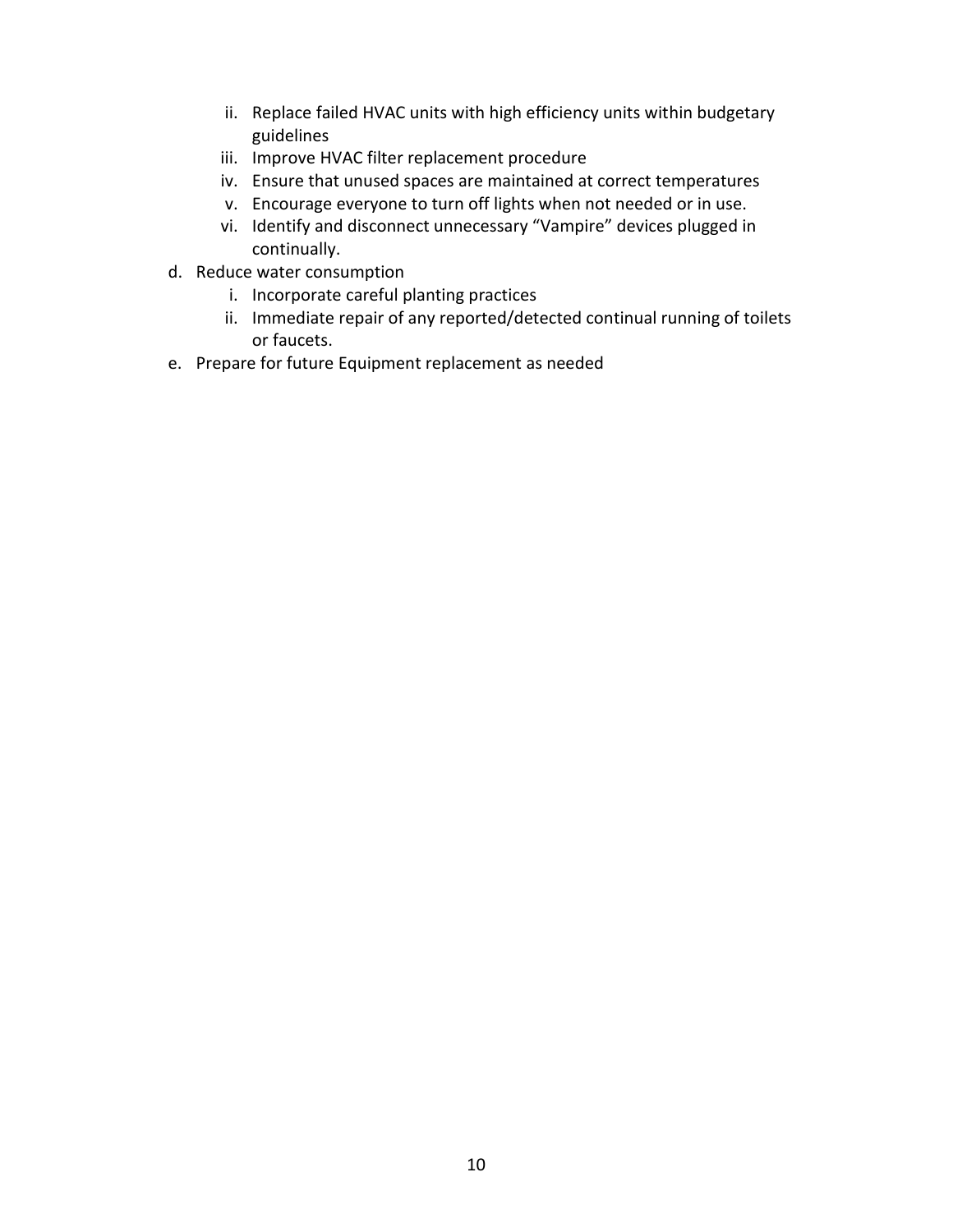# <span id="page-11-0"></span>Faithfully Coordinate Leadership (Goal #5)

Create processes and structures to discern God's leading for both paid personnel and volunteer leaders to support the ministries of the church, as transitions and growth occur.

Ministries that would primarily be involved in this goal. Personnel, Nominating, Planning

- 1. Review and evaluate annually the structure of ministry teams to ensure that the current and future needs of the church are being met.
- 2. Continuity and effective leadership from elders and deacons provide the rudder needed for FUPC to be the Light on the Hill. A mentor should be assigned to an elder/deacon who has not served as an active elder in that role previously. If possible, an elder should not serve as a moderator until they have had one year of experience. Also, elders/deacons should understand the importance of serving a two- or three-year term.
- 3. Attracting and selecting high quality paid staff is crucial as we continue our journey to be a Christ led church. The Personnel Ministry will develop a structure and prayerful search process that is transparent and inclusive anytime a position is vacant leading to a recommendation at a session meeting for final action.
- 4. Survey past elders to understand how the time they served on session was good or bad and suggestions for improvement.
- 5. If people decline to serve on the session, try to identify the reason they said no to see if we need to change our structure in some way.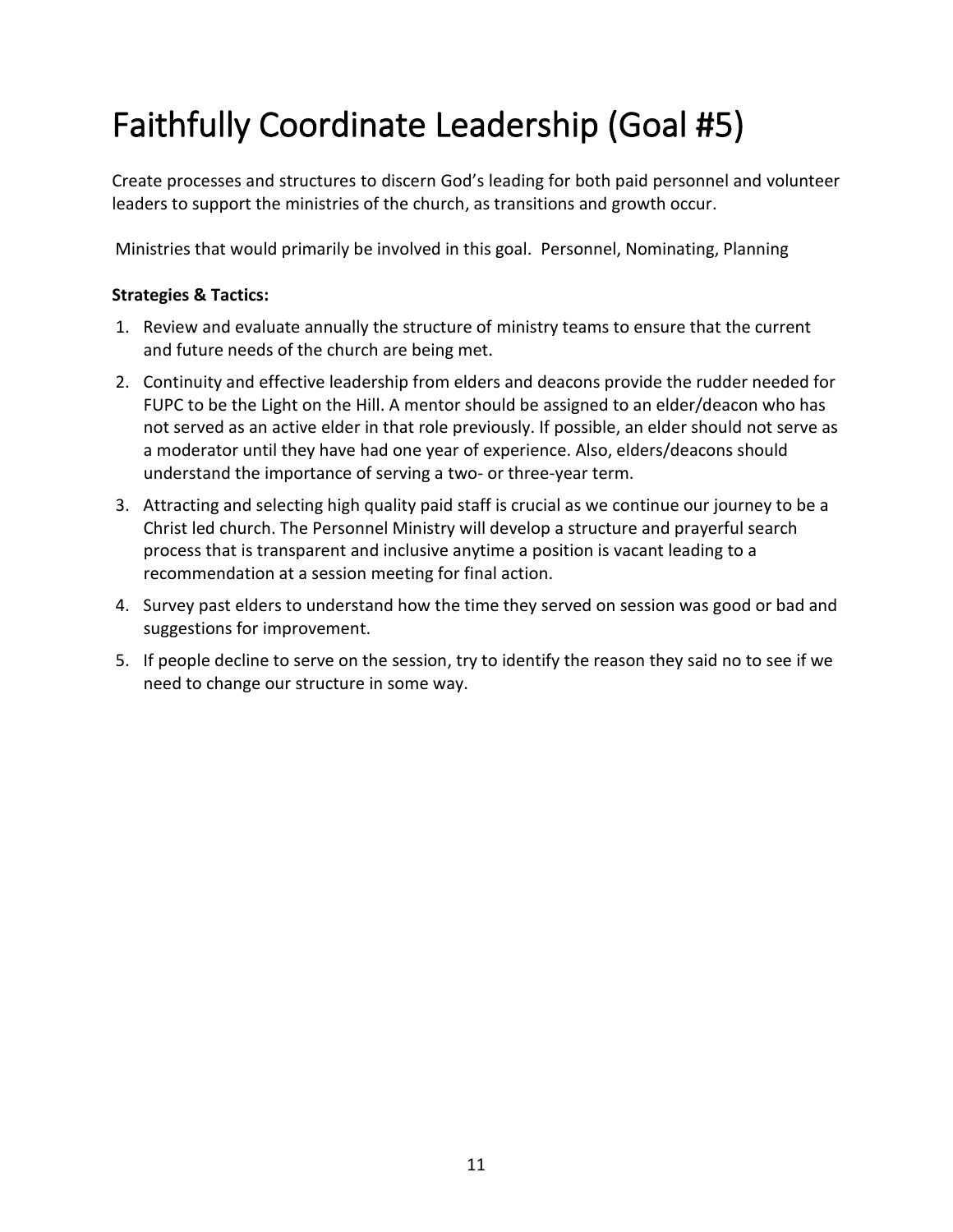### <span id="page-12-0"></span>Accountability and review of the plan by the Session and Planning Ministry

The planning ministry will review the actions steps that have been adopted annually and make a report to the session on the progress of the action steps to achieve the goals and make any recommendations to modify the plan.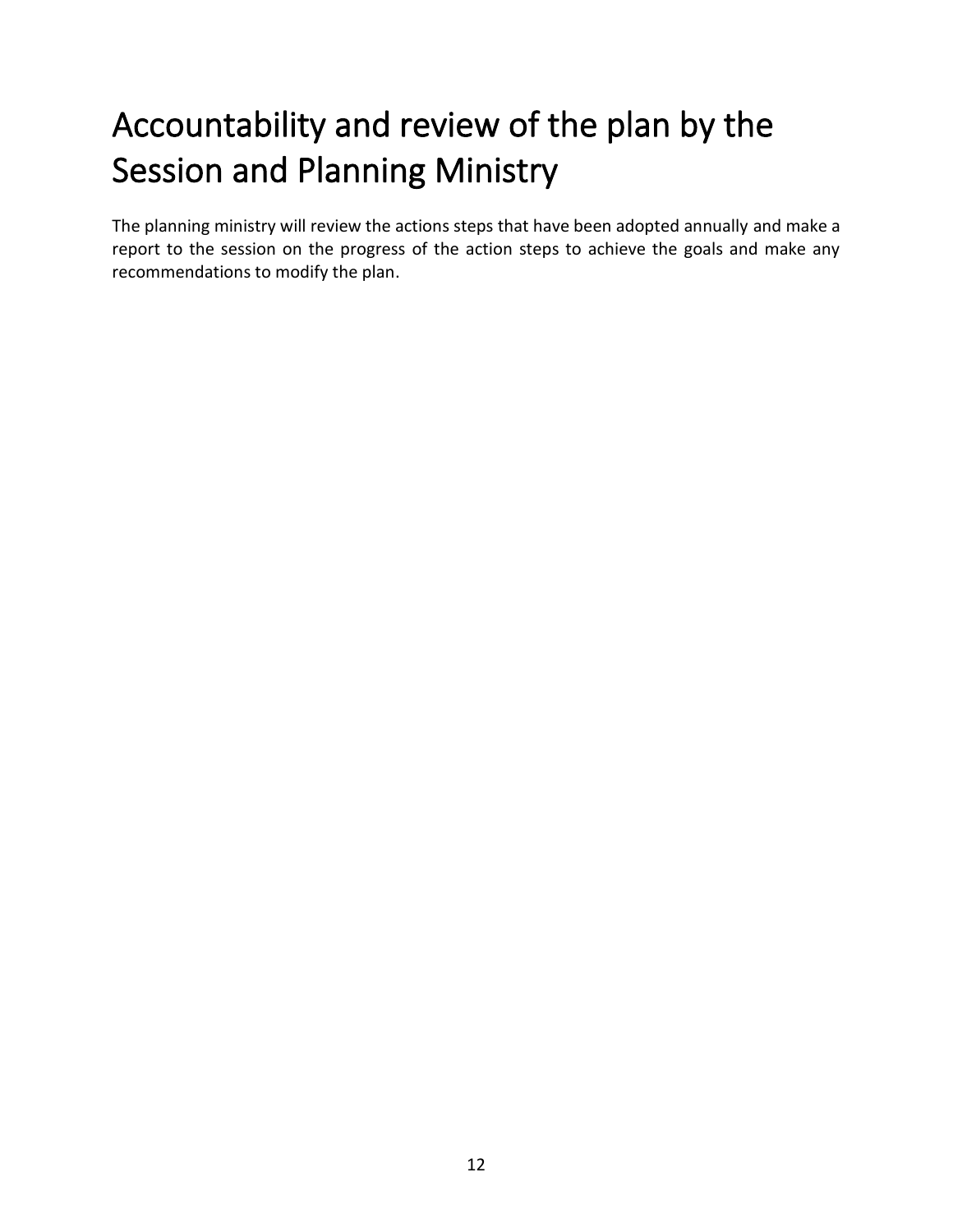### <span id="page-13-0"></span>Additional information to consider

Board of Deacons June 11, 2020 First Thoughts on Ten-Year Goals

- 1. The onset of Covid-19 has changed our ways of caring in many ways. These short-term goals (for next 1-2 years) match the new realities:
	- a. Know that more of our caring will need to happen virtually. Develop the basic skills and have the technology to lead in this way.
	- b. Connect each person on our membership rolls at least occasionally to the worship services. (The deacons' role is person-to-person. The hardware connection is also important and will need to be done by another group.)
	- c. Develop weekly connections to the worship services for those who desire this.
	- d. Use FaceTime and Zoom (and whatever is yet to be developed) in our personal caring to continue to be connected closely as a congregation.
	- e. Encourage the involvement of those that deacons call in Zoom (or other) fellowship events that build community.
	- f. Notice the homebound and lonely in special ways (with social distancing "hellos" like the Circle 2 yard sign, "We miss you," and related visits)
- 2. Be involved in helping to make small groups effective
	- a. for young families.
	- b. including some "form your own" gatherings.
	- c. with the church locating strong leadership for these
- 3. Help newer deacons build relationships with our members by setting up specific connections for them through the Board and/or pastor.
- 4. Continually be aware of caring ways to reach out to children and youth, especially with health/medical needs and celebrations (birthdays/special honors).
	- a. Ask the Nominating ministry team to include members who are teens and college-age in deacon leadership.
	- b. Continue to be present to our college students through the "First Five" ministry (for five years following high school graduation).
- 5. Work to become a more diverse church.
	- a. Ensure that we are paying attention in our caring to all members.
	- b. Help to create meaningful conversations as we get to know each other.
	- c. Begin a faith forum (possibly similar to the Interfaith Dialogue) with diverse racial backgrounds (specifically including St. James Baptist).
	- d. Ask the Nominating ministry team to include diverse membership as deacons.
- 6. Involve the deacons alongside of the session in an every-member visitation again. (The last one was in 2008.)